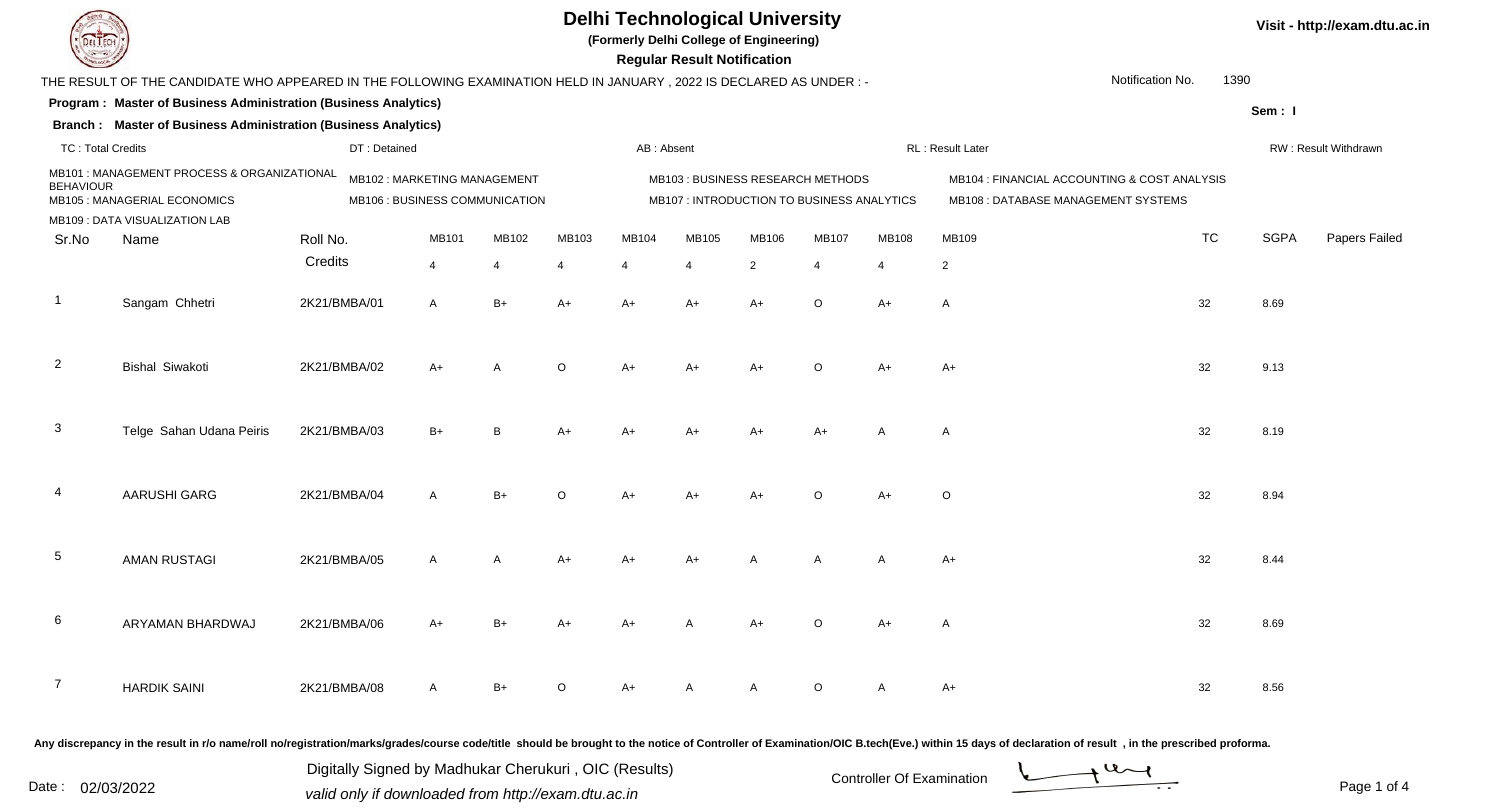**(Formerly Delhi College of Engineering)**

| <b>County of Group</b>   |                                                                                                                     |              |                                                               |                |                |            | <b>Regular Result Notification</b> |                |                                                                                |                |                                                                                                                |           |             |                                                     |
|--------------------------|---------------------------------------------------------------------------------------------------------------------|--------------|---------------------------------------------------------------|----------------|----------------|------------|------------------------------------|----------------|--------------------------------------------------------------------------------|----------------|----------------------------------------------------------------------------------------------------------------|-----------|-------------|-----------------------------------------------------|
|                          | THE RESULT OF THE CANDIDATE WHO APPEARED IN THE FOLLOWING EXAMINATION HELD IN JANUARY, 2022 IS DECLARED AS UNDER :- |              |                                                               |                |                |            |                                    |                |                                                                                |                | Notification No.                                                                                               | 1390      |             |                                                     |
|                          | Program: Master of Business Administration (Business Analytics)                                                     |              |                                                               |                |                |            |                                    |                |                                                                                |                |                                                                                                                |           | Sem: I      |                                                     |
|                          | <b>Branch: Master of Business Administration (Business Analytics)</b>                                               |              |                                                               |                |                |            |                                    |                |                                                                                |                |                                                                                                                |           |             |                                                     |
| <b>TC: Total Credits</b> |                                                                                                                     | DT: Detained |                                                               |                |                | AB: Absent |                                    |                |                                                                                |                | RL : Result Later                                                                                              |           |             | RW: Result Withdrawn                                |
| <b>BEHAVIOUR</b>         | MB101 : MANAGEMENT PROCESS & ORGANIZATIONAL<br>MB105 : MANAGERIAL ECONOMICS<br>MB109 : DATA VISUALIZATION LAB       |              | MB102: MARKETING MANAGEMENT<br>MB106 : BUSINESS COMMUNICATION |                |                |            |                                    |                | MB103: BUSINESS RESEARCH METHODS<br>MB107 : INTRODUCTION TO BUSINESS ANALYTICS |                | MB104 : FINANCIAL ACCOUNTING & COST ANALYSIS<br>MB108 : DATABASE MANAGEMENT SYSTEMS                            |           |             |                                                     |
| Sr.No                    | Name                                                                                                                | Roll No.     | MB101                                                         | MB102          | MB103          | MB104      | MB105                              | MB106          | <b>MB107</b>                                                                   | MB108          | MB109                                                                                                          | <b>TC</b> | <b>SGPA</b> | Papers Failed                                       |
|                          |                                                                                                                     | Credits      | $\overline{4}$                                                | $\overline{4}$ | $\overline{4}$ |            | $\overline{4}$                     | $\overline{2}$ |                                                                                | $\overline{4}$ | $\overline{c}$                                                                                                 |           |             |                                                     |
| 8                        | <b>ISHA THAKUR</b>                                                                                                  | 2K21/BMBA/09 | $\mathsf{A}$                                                  | $B+$           | $\circ$        | $A+$       | $A+$                               | A              | $\circ$                                                                        | $\circ$        | $A+$                                                                                                           | 32        | 8.94        |                                                     |
| 9                        | JITESH KADAM                                                                                                        | 2K21/BMBA/10 | A                                                             | $B+$           | $\Omega$       | $A +$      | $A+$                               |                | ∩                                                                              | A+             | A+                                                                                                             | 32        | 8.88        |                                                     |
| 10                       | KARTIK AGGARWAL                                                                                                     | 2K21/BMBA/11 | $\mathsf{A}$                                                  | $B+$           | $\circ$        | $A+$       | $A+$                               | $A+$           | $\Omega$                                                                       | A+             | $A+$                                                                                                           | 32        | 8.88        |                                                     |
| 11                       | <b>KARTIK BHATIA</b>                                                                                                | 2K21/BMBA/12 | B                                                             | P              | P              |            | $\mathsf{C}$                       | $A+$           | B                                                                              |                | $\mathsf{F}$                                                                                                   | 22        | 3.69        | MB104,<br>MB108, MB109,                             |
| 12                       | <b>KARTIK GARG</b>                                                                                                  | 2K21/BMBA/13 |                                                               | E              | E              |            |                                    | $\mathsf{C}$   | E                                                                              |                | $\mathsf{F}$                                                                                                   | 2         | 0.36        | MB101MB102, MB103,<br>MB104,<br>MB107, MB108, MB109 |
| 13                       | <b>MAYANK SINHA</b>                                                                                                 | 2K21/BMBA/14 | A                                                             | A              | A+             |            | A+                                 |                | Δ٦                                                                             |                | A+                                                                                                             | 32        | 8.56        |                                                     |
| 14                       | MUKUL GUPTA                                                                                                         | 2K21/BMBA/15 | A                                                             | B              | $\circ$        |            | $\Omega$                           |                |                                                                                |                | A+                                                                                                             | 32        | 8.88        |                                                     |
|                          |                                                                                                                     |              |                                                               |                |                |            |                                    |                |                                                                                |                | . A shekarar ta 1970 ta 1970 ta 1980 ta 1980 ta 2080 ta 2080 ta 2080 ta 2080 ta 2080 ta 2080 ta 2080 ta 2080 t |           |             |                                                     |

Any discrepancy in the result in r/o name/roll no/registration/marks/grades/course code/title should be brought to the notice of Controller of Examination/OIC B.tech(Eve.) within 15 days of declaration of result ,in the p

Date : 02/03/2022 valid only if downloaded from http://exam.dtu.ac.in<br>Page 2 of Digitally Signed by Madhukar Cherukuri , OIC (Results)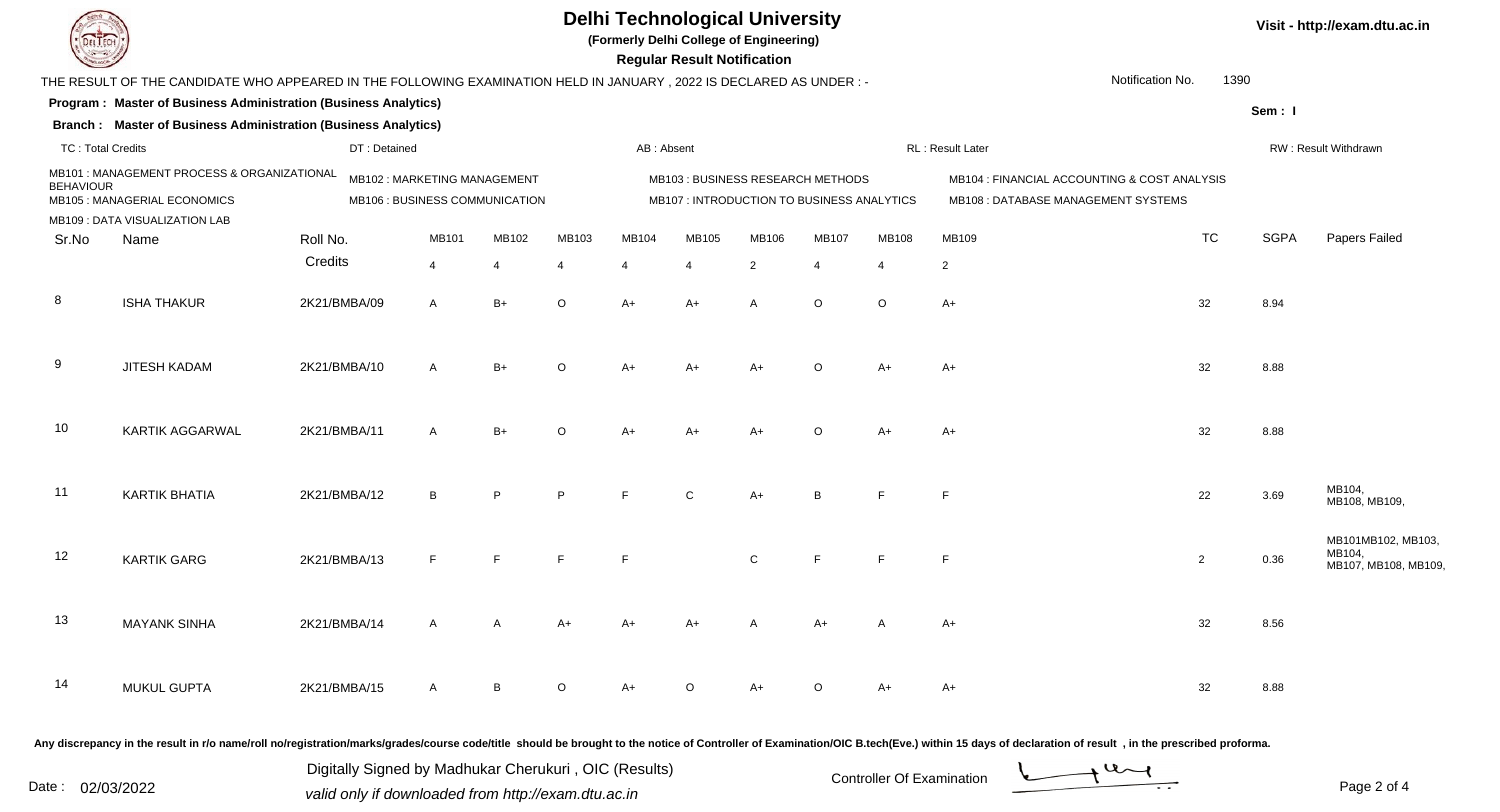**(Formerly Delhi College of Engineering)**

|                                                                                                |                                                                                                                     |              |                                                               |       |                |            | <b>Regular Result Notification</b>                                              |                |                |                |                                                                                     |           |             |                      |
|------------------------------------------------------------------------------------------------|---------------------------------------------------------------------------------------------------------------------|--------------|---------------------------------------------------------------|-------|----------------|------------|---------------------------------------------------------------------------------|----------------|----------------|----------------|-------------------------------------------------------------------------------------|-----------|-------------|----------------------|
|                                                                                                | THE RESULT OF THE CANDIDATE WHO APPEARED IN THE FOLLOWING EXAMINATION HELD IN JANUARY, 2022 IS DECLARED AS UNDER :- |              |                                                               |       |                |            |                                                                                 |                |                |                | Notification No.                                                                    | 1390      |             |                      |
|                                                                                                | Program : Master of Business Administration (Business Analytics)                                                    |              |                                                               |       |                |            |                                                                                 |                |                |                |                                                                                     |           | Sem: I      |                      |
|                                                                                                | <b>Branch: Master of Business Administration (Business Analytics)</b>                                               |              |                                                               |       |                |            |                                                                                 |                |                |                |                                                                                     |           |             |                      |
| <b>TC: Total Credits</b>                                                                       |                                                                                                                     | DT: Detained |                                                               |       |                | AB: Absent |                                                                                 |                |                |                | RL: Result Later                                                                    |           |             | RW: Result Withdrawn |
| MB101: MANAGEMENT PROCESS & ORGANIZATIONAL<br><b>BEHAVIOUR</b><br>MB105 : MANAGERIAL ECONOMICS |                                                                                                                     |              | MB102: MARKETING MANAGEMENT<br>MB106 : BUSINESS COMMUNICATION |       |                |            | MB103 : BUSINESS RESEARCH METHODS<br>MB107 : INTRODUCTION TO BUSINESS ANALYTICS |                |                |                | MB104 : FINANCIAL ACCOUNTING & COST ANALYSIS<br>MB108 : DATABASE MANAGEMENT SYSTEMS |           |             |                      |
| Sr.No                                                                                          | MB109 : DATA VISUALIZATION LAB<br>Name                                                                              | Roll No.     | MB101                                                         | MB102 | MB103          | MB104      | MB105                                                                           | MB106          | <b>MB107</b>   | <b>MB108</b>   | MB109                                                                               | <b>TC</b> | <b>SGPA</b> | Papers Failed        |
|                                                                                                |                                                                                                                     | Credits      | $\overline{4}$                                                | 4     | $\overline{4}$ | 4          | 4                                                                               | $\overline{2}$ | $\overline{4}$ | $\overline{4}$ | $\overline{c}$                                                                      |           |             |                      |
| 15                                                                                             | PRATIBHA KUMARI                                                                                                     | 2K21/BMBA/16 | A                                                             | $B+$  | $\circ$        | $A+$       | $A+$                                                                            | $A+$           | $\circ$        | $\circ$        | $\circ$                                                                             | 32        | 9.06        |                      |
| 16                                                                                             | PRIYAM UPRETI                                                                                                       | 2K21/BMBA/17 | $\mathsf{A}$                                                  | $B+$  | $\Omega$       | $A+$       | $A+$                                                                            |                | $\circ$        | $\circ$        | $\circ$                                                                             | 32        | 9.00        |                      |
| 17                                                                                             | RASHI CHAUHAN                                                                                                       | 2K21/BMBA/18 | $A+$                                                          | $B+$  | ∩              | $\Omega$   | $A+$                                                                            | $A+$           | $A+$           | $\circ$        | $\circ$                                                                             | 32        | 9.19        |                      |
| 18                                                                                             | SHOURYA MISHRA                                                                                                      | 2K21/BMBA/19 | $\mathsf{A}$                                                  | $B+$  | $\Omega$       | $A+$       | $A+$                                                                            |                | $\mathsf{A}$   | $A+$           | A+                                                                                  | 32        | 8.56        |                      |
| 19                                                                                             | SNIGDHA DHUPAL                                                                                                      | 2K21/BMBA/20 | $A+$                                                          |       | A+             | $A+$       |                                                                                 | A              | $A+$           | $\circ$        | A+                                                                                  | 32        | 8.81        |                      |
| 20                                                                                             | <b>SUNIL KATARIA</b>                                                                                                | 2K21/BMBA/21 | $A+$                                                          | $B+$  | $A+$           | A+         | $A+$                                                                            |                | A              | $\circ$        | $\circ$                                                                             | 32        | 8.75        |                      |
| 21                                                                                             | SWASTIK KANDWAL                                                                                                     | 2K21/BMBA/22 |                                                               |       | ∩              |            |                                                                                 |                | $\Omega$       | $\Omega$       | $\mathsf O$                                                                         | 32        | 9.13        |                      |
|                                                                                                |                                                                                                                     |              |                                                               |       |                |            |                                                                                 |                |                |                |                                                                                     |           |             |                      |

Any discrepancy in the result in r/o name/roll no/registration/marks/grades/course code/title should be brought to the notice of Controller of Examination/OIC B.tech(Eve.) within 15 days of declaration of result , in the p

Date : 02/03/2022 valid only if downloaded from http://exam.dtu.ac.in<br>
Date : 02/03/2022 valid only if downloaded from http://exam.dtu.ac.in Digitally Signed by Madhukar Cherukuri , OIC (Results)